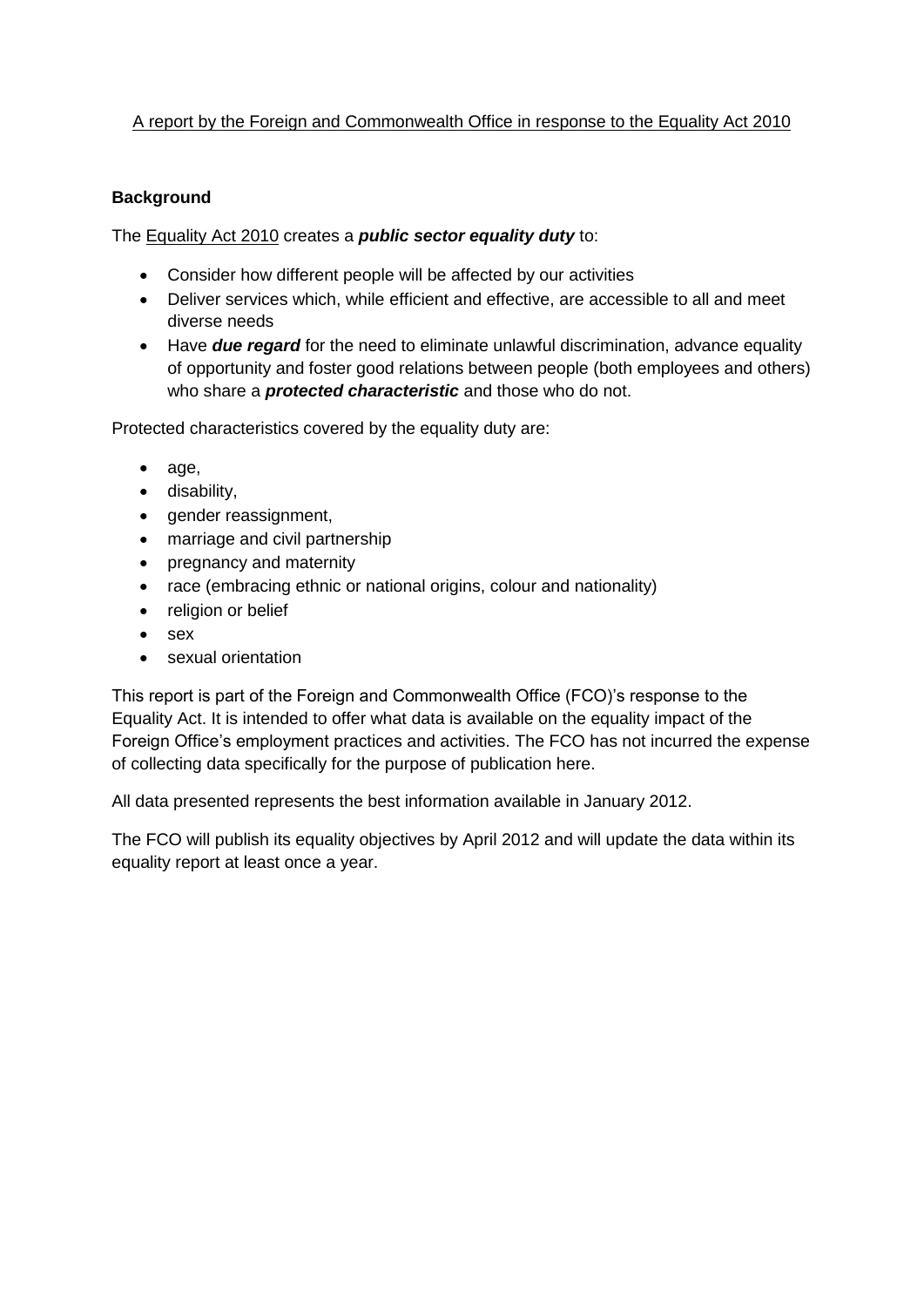### **Section 1 – The FCO's employees**

The FCO employs staff in two ways. The UK Diplomatic Service and other British Civil Servants working for the FCO are known as *UK-based staff*. Such staff take a range of jobs during their careers both in the UK and at diplomatic missions abroad. But the majority of the FCO's employees are hired to perform specific functions at individual Embassies abroad and are known as *locally engaged staff*. It is unusual for such employees to transfer between diplomatic missions or to work in the UK.

Both UK based and locally engaged officers are graded into a hierarchy as follows:

| <b>Generic UK Civil Service</b> | <b>Foreign Office Grades</b> |                              |  |
|---------------------------------|------------------------------|------------------------------|--|
| Grade                           | <b>UK Based Staff</b>        | <b>Locally Engaged Staff</b> |  |
| <b>Senior Civil Service</b>     | Senior Management            | N/A                          |  |
|                                 | <b>Structure</b>             |                              |  |
| Grade 6                         | D7                           | N/A                          |  |
| Grade 7                         | D <sub>6</sub>               | N/A                          |  |
| <b>Senior Executive Officer</b> | C5                           | N/A                          |  |
| <b>Higher Executive Officer</b> | C4                           | LE <sub>1</sub>              |  |
| <b>Executive Officer</b>        | B <sub>3</sub>               | LE <sub>2</sub>              |  |
| <b>Administrative Officer</b>   | A2                           | LE3                          |  |
| <b>Administrative Assistant</b> | A1                           |                              |  |
| Non-Professional functions      | N/A                          | LE4 and LE5                  |  |

#### Foreign and Commonwealth Office Grade Structure

The FCO collects and holds human resources data on a centralised database. The gender of all staff is automatically recorded on this database. Staff are asked to add information about their ethnicity, disability status, sexual orientation and religious belief. Supplying this data is voluntary, but the FCO regularly encourages staff to supply it. To protect the privacy of staff who do not wish to declare any of this personal information, it is possible for individuals to record on the human resources database that they do not wish to declare.

The rates of declaration, including those who have taken the trouble of stating that they do not wish to declare are:

### FCO Diversity Data Declaration Rates – UK Based Staff

| <b>Protected Characteristic</b> | <b>Percentage of Staff</b><br><b>Declaring</b> |
|---------------------------------|------------------------------------------------|
| Ethnicity                       | 81%                                            |
| <b>Disability</b>               | 38%                                            |
| <b>Sexual Orientation</b>       | 31%                                            |
| <b>Religion and Belief</b>      | 31%                                            |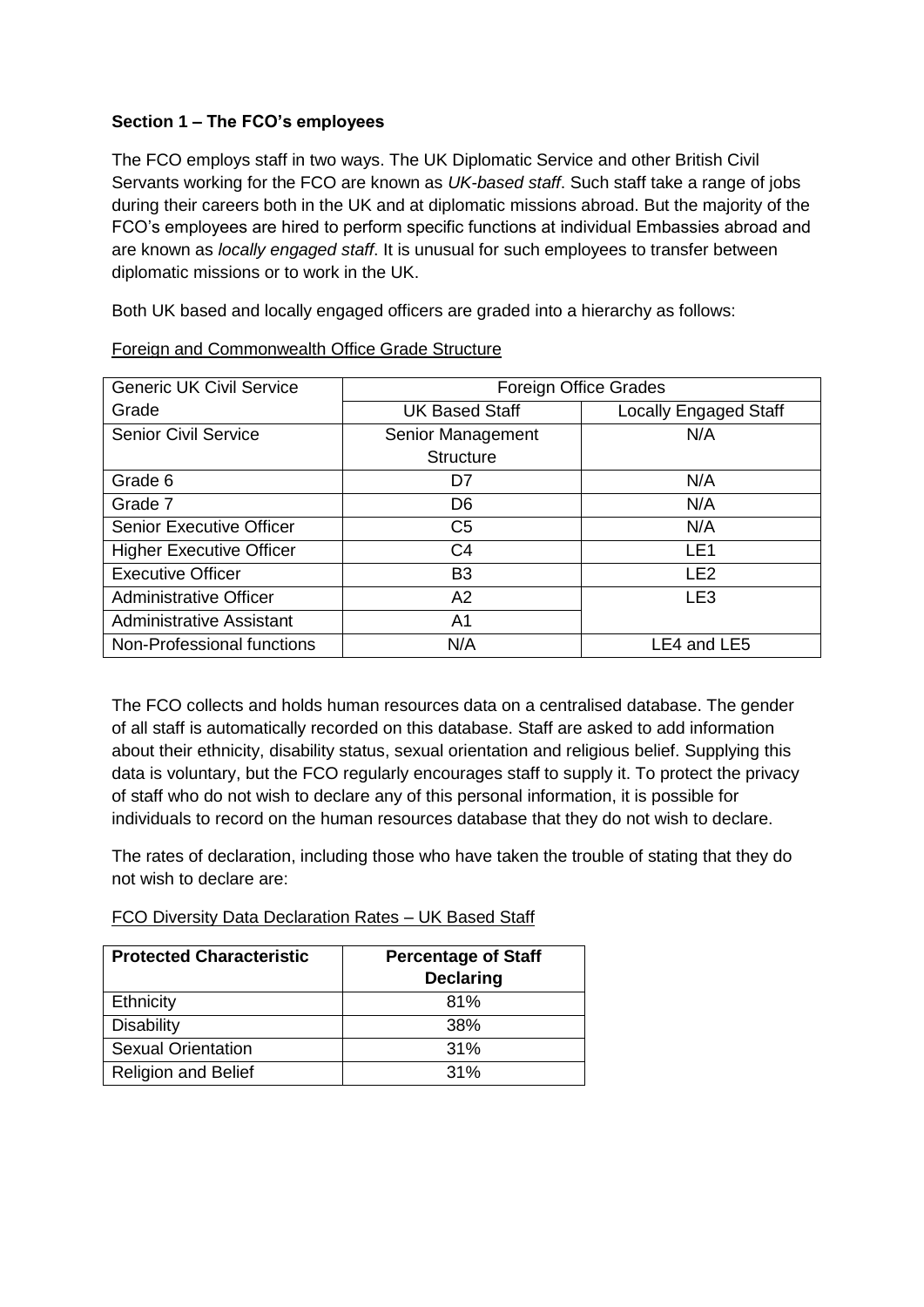## **Profile of the Workforce**

The FCO employs almost 13,000 people, of whom a third are UK-based staff and two-thirds are locally engaged staff.

| Grade             | <b>Female</b> | <b>Male</b> |
|-------------------|---------------|-------------|
| Senior Management | 22%           | 78%         |
| D7                | 33%           | 67%         |
| D <sub>6</sub>    | 37%           | 63%         |
| C <sub>5</sub>    | 32%           | 68%         |
| C <sub>4</sub>    | 44%           | 56%         |
| B <sub>3</sub>    | 52%           | 48%         |
| A2                | 61%           | 39%         |
| A <sub>1</sub>    | 55%           | 45%         |
| <b>Overall</b>    | 44%           | 56%         |

Profile of FCO UK Based Staff by Grade and Gender

# Profile of Foreign Office Locally Engaged Staff by Grade and Gender

| Grade             | <b>Female</b> | <b>Male</b> |
|-------------------|---------------|-------------|
| LE1 (most senior) | 55%           | 45%         |
| LE <sub>2</sub>   | 66%           | 34%         |
| LE <sub>3</sub>   | 72%           | 28%         |
| LE4               | 37%           | 63%         |
| LE <sub>5</sub>   | 18%           | 82%         |
| <b>Overall</b>    | 45%           | 55%         |

#### Percentage of UK-Based FCO Staff from an Ethnic Minority Background by Grade

| Grade             | Percentage<br><b>Ethnic</b><br><b>Minority</b> |
|-------------------|------------------------------------------------|
| Senior Management | 4%                                             |
| D7                | 5%                                             |
| D <sub>6</sub>    | 3%                                             |
| C <sub>5</sub>    | 5%                                             |
| C <sub>4</sub>    | 6%                                             |
| B3                | 15%                                            |
| A2                | 24%                                            |
| A1                | 12%                                            |
| <b>Overall</b>    | 10%                                            |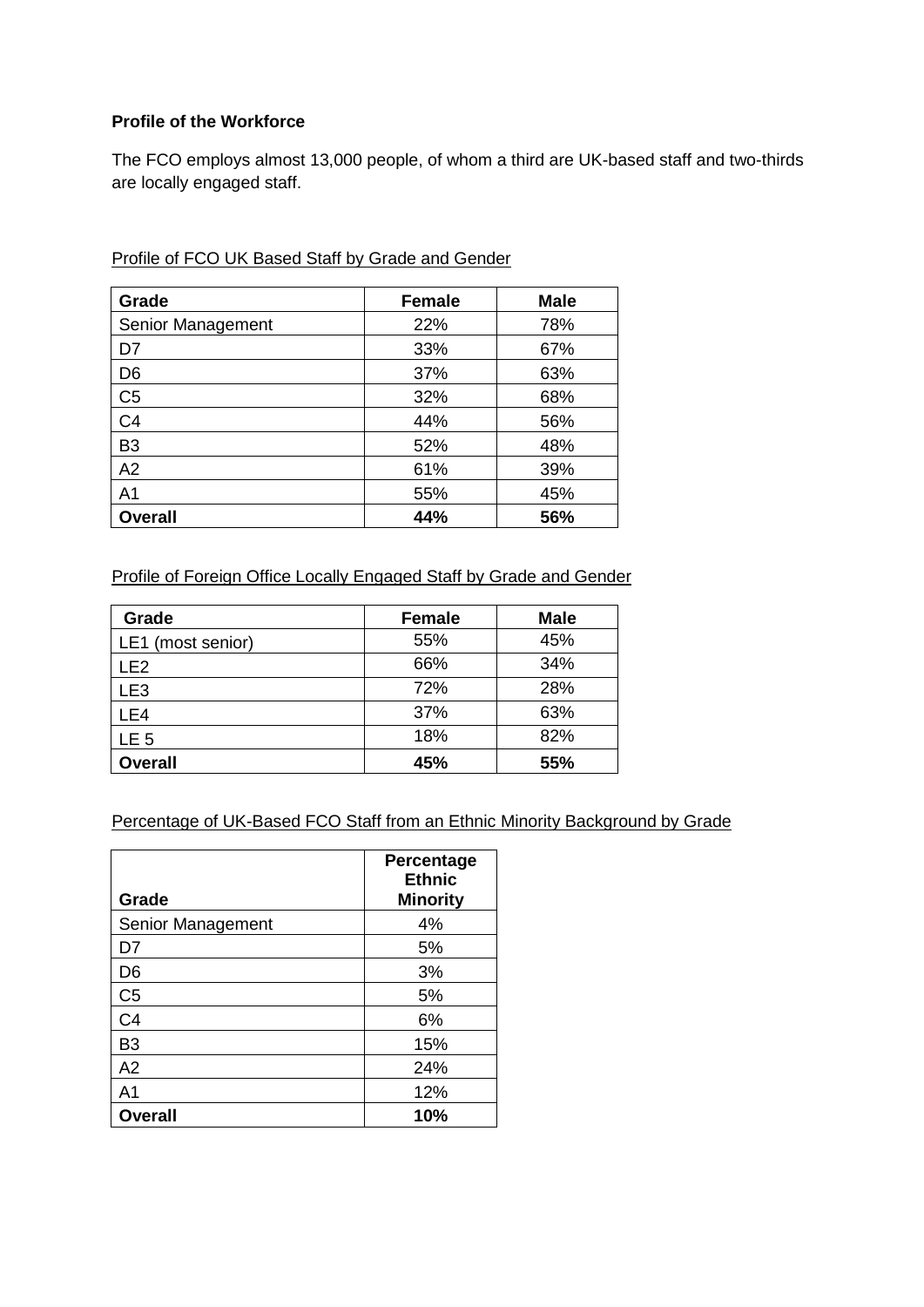The Foreign Office began to collect data about the religious belief and sexual orientation of staff in 2011. However the quantity of data collected to date is low and unrepresentative.

#### Percentage of UK-Based FCO Staff with a Disability by Grade

| Grade             | <b>Percentage with</b><br>disability |
|-------------------|--------------------------------------|
| Senior Management | 3%                                   |
| D7                | 3%                                   |
| D <sub>6</sub>    | 2%                                   |
| C <sub>5</sub>    | 4%                                   |
| C <sub>4</sub>    | 5%                                   |
| B <sub>3</sub>    | 5%                                   |
| A2                | 6%                                   |
| A <sub>1</sub>    | 11%                                  |
| <b>Overall</b>    | 4%                                   |

#### **Staff Retention**

6% of the FCO's UK-based staff left employment in 2011.

| Grade             | <b>Proportion of</b><br>women leaving in<br>2011 | <b>Proportion of</b><br>men leaving in<br>2011 |
|-------------------|--------------------------------------------------|------------------------------------------------|
| Senior Management | 5%                                               | 8%                                             |
| D7                | 6%                                               | 9%                                             |
| D <sub>6</sub>    | 3%                                               | 4%                                             |
| C <sub>5</sub>    | 7%                                               | 10%                                            |
| C <sub>4</sub>    | 3%                                               | 4%                                             |
| B <sub>3</sub>    | 14%                                              | 8%                                             |
| A2                | 7%                                               | 5%                                             |
| A <sub>1</sub>    | 4%                                               | 7%                                             |
| <b>Overall</b>    | 7%                                               | 6%                                             |

FCO Leavers by Grade and Gender in 2011

## **Recruitment**

The FCO was subject to a recruitment freeze throughout 2011. In practice, recruitment of UK based staff was limited to 41, made up of 22 fast-stream officers and 19 posts requiring specialist skills, such as legal or medical qualifications. The profile of those recruited was:

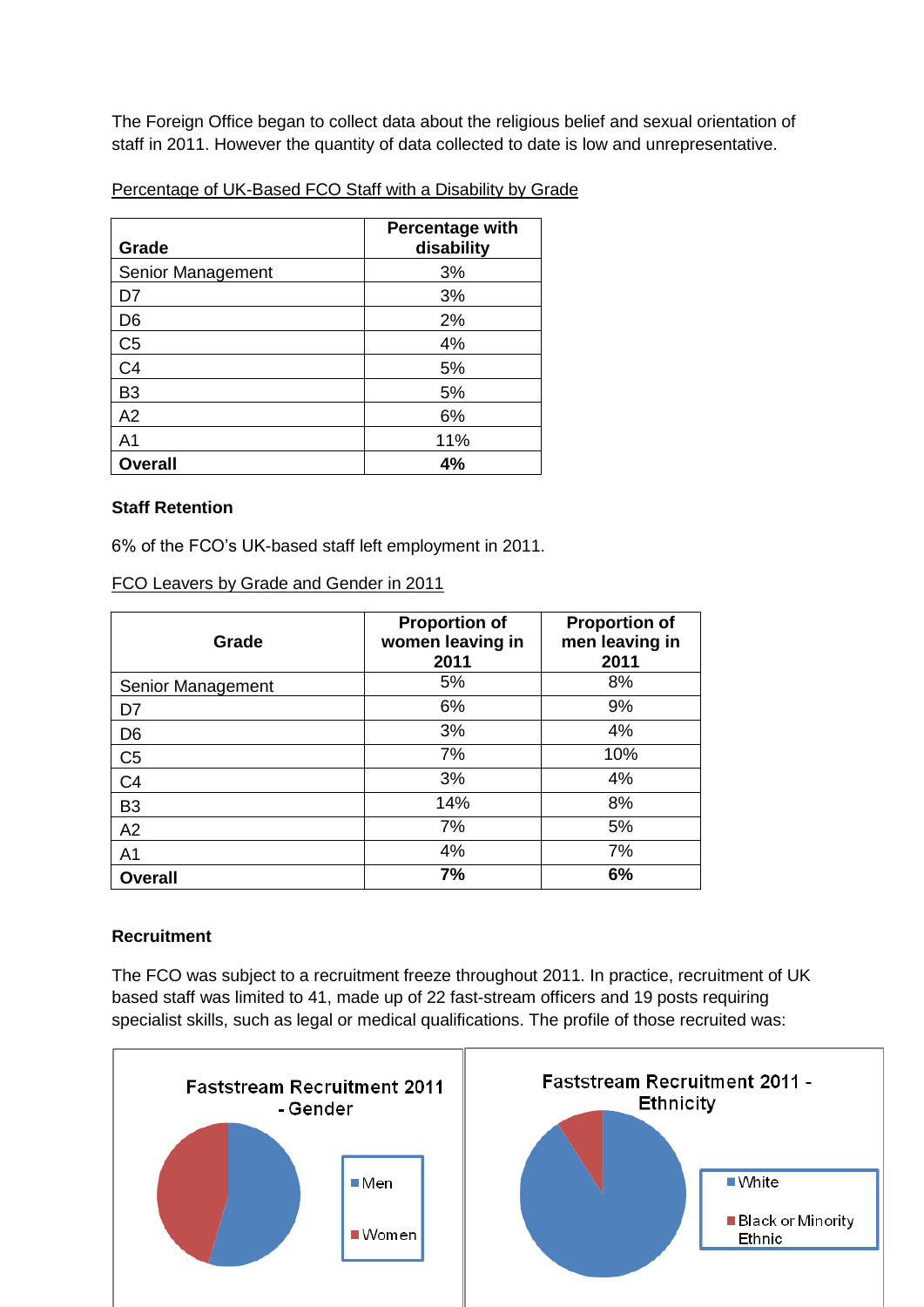

## **Learning and Development**

The FCO collects data on the gender and ethnicity of those taking part in its learning and development programmes, using both a central staff information database and ad hoc feedback forms. This data is not collated systematically, so it is not possible to report on the gender or ethnic profile of those taking part in learning and development activities.

## **Equality of Pay**

Foreign Office pay is determined by a range of factors including grade of service, performance and length of time in employment.

| Grade           | Average<br><b>Female Pay</b> | <b>Average Male</b><br>Pay | % Male Pay Exceeds<br><b>Female Pay</b> | Pay gap in<br>2009* |
|-----------------|------------------------------|----------------------------|-----------------------------------------|---------------------|
| Senior 3&4      | £126,492                     | £134,213                   | 6.1%                                    | 10.7                |
| <b>Senior 2</b> | £90,223                      | £91,015                    | 0.9%                                    | 1.1                 |
| <b>Senior 1</b> | £67,074                      | £67,610                    | 0.8%                                    | 1.6                 |
| D7              | £56,717                      | £58,332                    | 2.8%                                    | 3.6                 |
| D <sub>6</sub>  | £46,369                      | £47,648                    | 2.8%                                    | 1.7                 |
| C <sub>5</sub>  | £35,843                      | £36,895                    | 2.9%                                    | 3.0                 |
| C <sub>4</sub>  | £29,100                      | £29,296                    | 0.7%                                    | 1.0                 |
| <b>B3</b>       | £24,888                      | £24,531                    | $-1.4%$                                 | $-1.3$              |
| A2              | £20,290                      | £20,100                    | $-0.9%$                                 | $-2.3$              |
| A1              | £16,897                      | £16,841                    | $-0.3%$                                 | 2.2                 |

|  | FCO Average Pay for UK-Based Staff 2011 by Gender |  |  |  |
|--|---------------------------------------------------|--|--|--|
|--|---------------------------------------------------|--|--|--|

*\*The last full equal pay review was conducted in 2009. 2009 figures are provided for reference*

EHRC guidelines state that difference greater than 5% should be investigated and that patterns of difference of 3% or more should be looked into. Based on these guidelines, the pay gap at Senior Management Structure 3 and 4 should be investigated. It is likely that this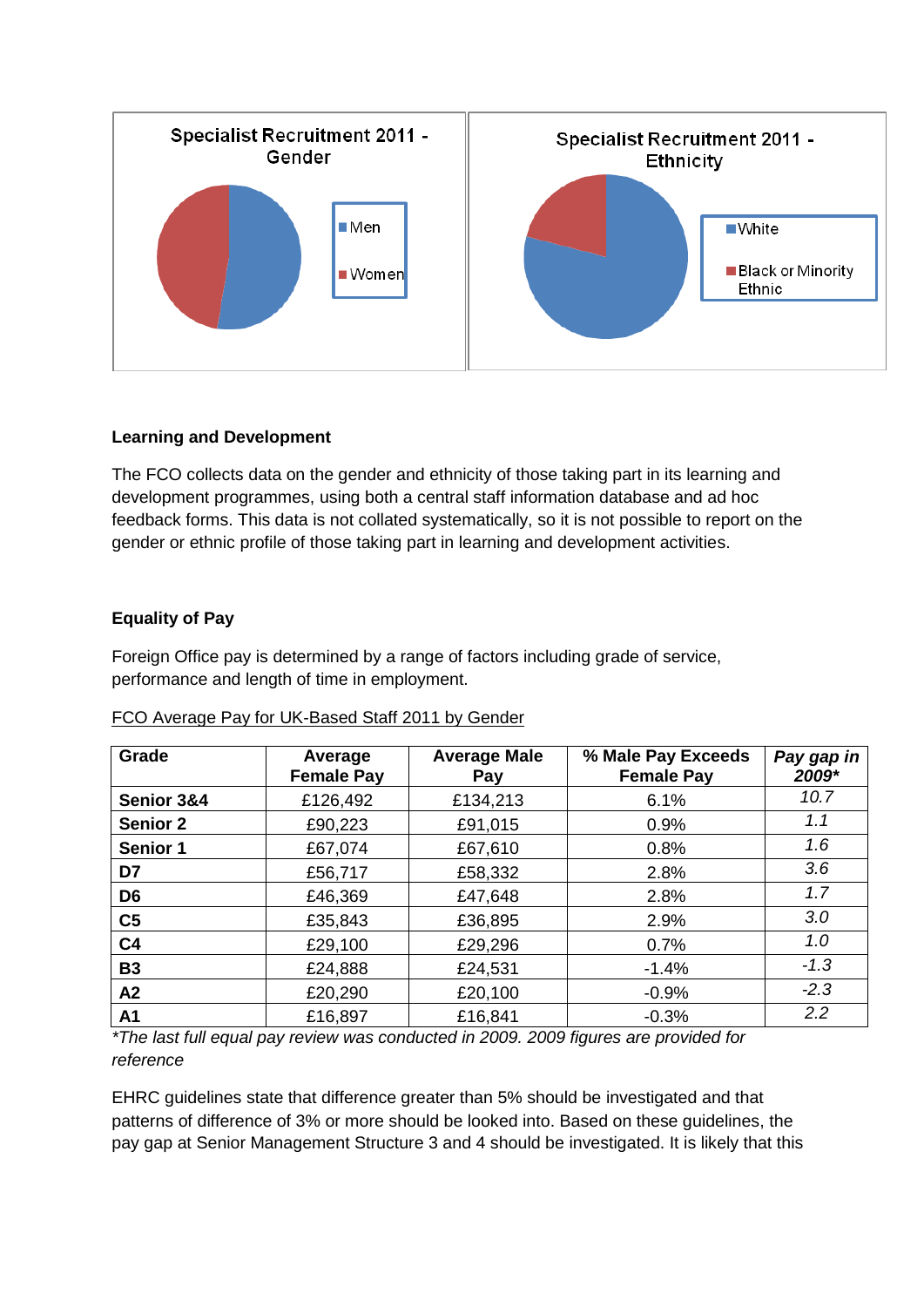gap reflects the fact that no women currently hold any of the relatively small number of the most senior posts, graded at Senior Management Structure 4.

### **Bullying, Harassment and Discrimination**

The FCO's staff take part in a cross-Whitehall Staff Engagement Survey every year. The last such survey took place in October 2011.

As part of the survey, staff are asked if they have been discriminated against at work in the last year. A second similar question asks if staff have experienced bullying or harassment.

The results can be broken down by gender, disability status, sexual orientation and ethnicity. However some staff did not supply this demographic data, which means that the disaggregate data appears in some cases (e.g. gender) to be incompatible with the overall results.

The FCO's performance in this area improved between 2010 and 2011.

FCO 2010 and 2011 Staff Survey Results – Proportion Claiming to Experience Bullying, Harassment and Discrimination by Gender, Disability status and Ethnicity

|                   |                                 | <b>Discriminated</b><br><b>Against</b> |      | <b>Bullied/</b><br><b>Harassed</b> |      |
|-------------------|---------------------------------|----------------------------------------|------|------------------------------------|------|
|                   |                                 |                                        |      |                                    |      |
|                   |                                 | 2011                                   | 2010 | 2011                               | 2010 |
| <b>Overall</b>    |                                 | 14%                                    | 18%  | 13%                                | 14%  |
| <b>Gender</b>     | Male                            | 13%                                    | 19%  | 13%                                | 13%  |
|                   | Female                          | 11%                                    | 15%  | 12%                                | 14%  |
| <b>Disability</b> | Yes                             | 32%                                    | 33%  | 28%                                | 28%  |
|                   | <b>No</b>                       | 13%                                    | 17%  | 12%                                | 13%  |
| <b>Ethnicity</b>  | White                           | 11%                                    | 12%  | 10%                                | 11%  |
| <b>Groups</b>     | <b>Black or Minority Ethnic</b> | 16%                                    | 23%  | 15%                                | 16%  |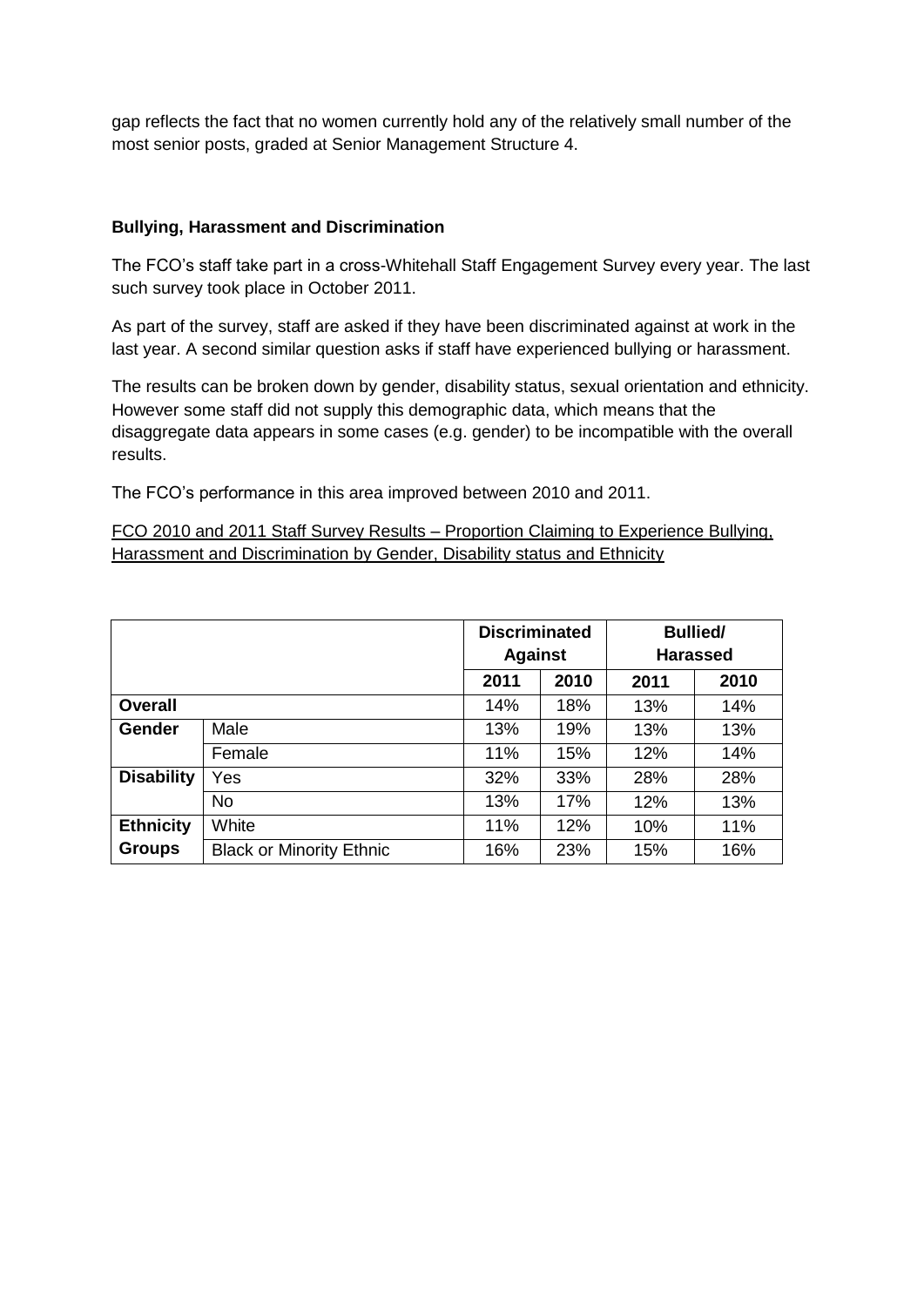# **Section 2 – Regard for Equality within the FCO's Activities**

## **Foreign Policy**

### Lesbian, Gay, Bisexual and Transgender (LGBT) Rights

The FCO promotes tolerance and non-discrimination against LGBT people bilaterally and through international fora, including the UN, EU, Commonwealth and Council of Europe. We encourage governments to amend punitive laws, in particular those that criminalise homosexuality and changes to gender identity, and take action on individual cases where persecution or discrimination has occurred. Government ministers took every opportunity to raise LGBT rights at all levels during the Commonwealth Heads of Government Meeting in Perth in October 2011. LGBT is one of our priorities for our current chairmanship of the Council of Europe.

In June 2010, the Government published "Working with Lesbian, Gay, Bisexual and Transgender Equality" to guide our future work. It includes an unequivocal commitment to support LGBT rights internationally. The action plan to underpin this strategy was published in March 2011. FCO activities in the action plan are in line with the international commitments made in the strategy and include:

- Using the UK's political dialogue with other countries to push for the recognition of LGBT rights and advocating for changes to discriminatory practices and laws;
- Working with intergovernmental institutions to further progress LGBT equality worldwide;
- Ensuring our Embassies and High Commissions overseas continue to support civil society organisations and human rights defenders internationally to change laws and social attitudes

## Women's Rights

The FCO works with international organisations and governments overseas to support legislative programmes in other countries to promote gender equality and women's empowerment, to tackle violence against women and to reduce the impact of conflict on women and girls. We are committed to advancing women's rights internationally, building on the work we are already doing bilaterally with partner countries, and in concert with the UN, EU Commonwealth, Council of Europe and other international fora to identify opportunities to increase our impact.

On 25 November 2010 the Government launched a strategy entitled "Call to End Violence Against Women and Girls" – the first time that a UK national strategy had included international work within its scope. An action plan, to implement the strategy, was published on 8 March 2011. The action plan includes measurable FCO activities against which progress is monitored. Our Embassies and High Commissions also support civil society organisations working to promote and protect the rights of women globally. For example, we are currently supporting a number of projects to address the structural causes of discrimination against women, to ensure their equality before the law and promote their participation in public affairs in accordance with international standards.